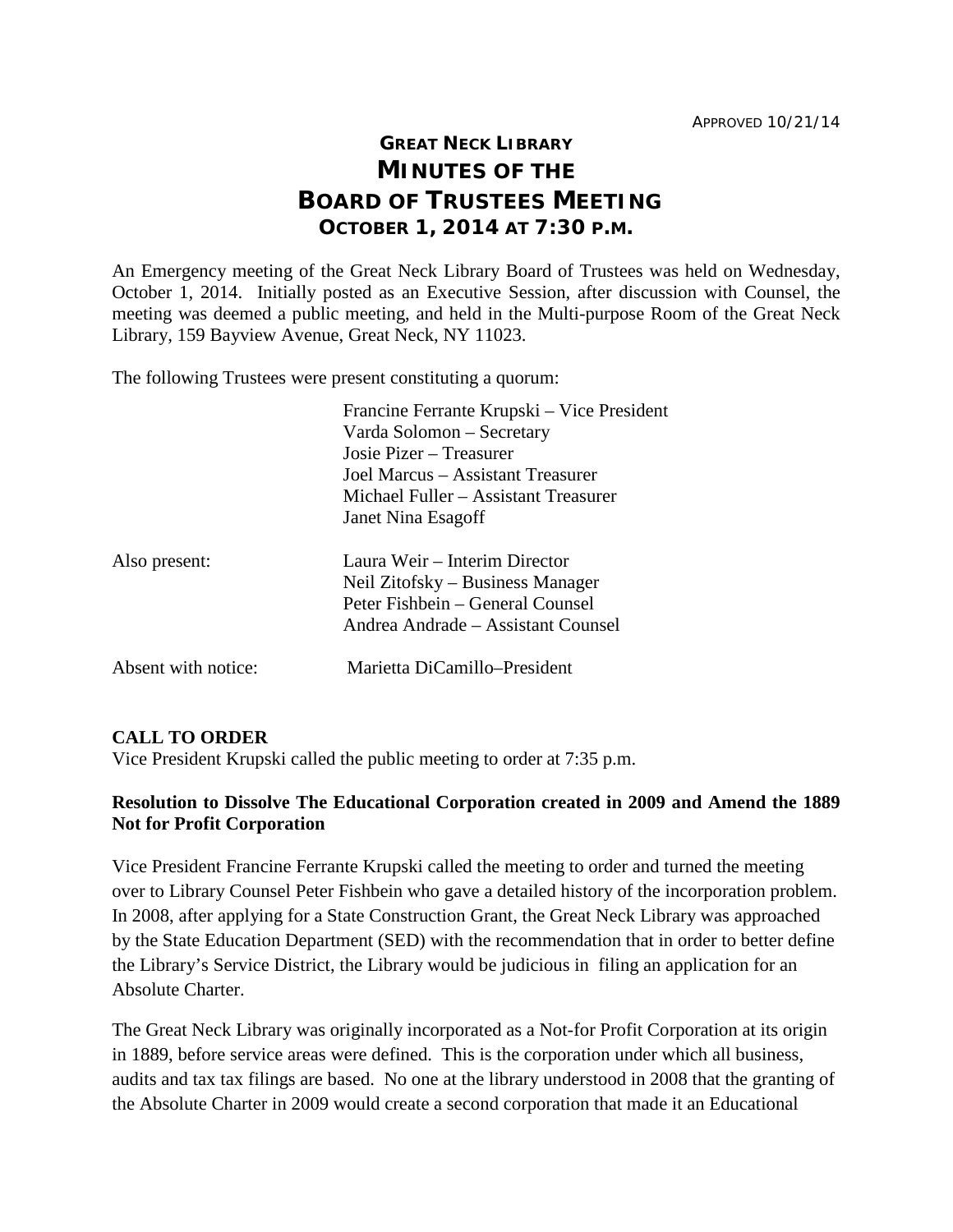Corporation. It was only when the Library began to work with the Dormitory Authority of the State of New York (DASNY) on the issuance of Bonds and DASNY financial analysts began its due diligence that they realized the Great Neck Library was registered with the State under two corporations, the original 1889 Not-For-Profit with the Department of State and the 2009 Education Corporation.

Mr. Fishbein has been working with the NY State Education Department to prevail on them to agree to dissolve the Absolute Charter of 2009 and file an amendment to the 1889 Not-For-Profit Corporation to more accurately reflect the Library's relationship with the New York State Education Department. In a conference call on Friday, September 26, 2014 between Mr. Fishbein, DASNY financial analysts and SED attorneys, this agreement was reached. However the Board had to meet and agree to approve a resolution agreeing to:

- 1. Approve the dissolution of the Educational Corporation formed as a result of the 2009 Regents Charter and
- 2. 2. Approve the amendment to the Certificate of Incorporation from 1889 to more accurately reflect the Library's relationship with the New York State Education Department.

The Resolution approved on October 1, 2014 by the Great Neck Library Board of Trustees is attached.

The Certificate of Amendment of the Certificate of Incorporation of the Great Neck Library is attached.

SED Attorneys will review these documents on October 7, 2014 and recommend their approval by the NYS Board of Regents at their October 20, 2014 Board Meeting. DASNY will then be able to put the Bond Issuance back on its November 12, 2014 calendar.

The question of why the NYS SED prevailed on the Great Neck Library in applying for the Absolute Charter in 2009 was raised. Mr. Fishbein answered that the State wants libraries to operate in a consistent manner and abide by the State Education laws.

Peter Fishbein read aloud the Certificate of Amendment of the Certificate of Incorporation.

There was some discussion of how the amendment to the 1889 corporation might affect the library in regards to the Wicks law. Trustee Janet Esagoff suggested that, in the end it did not matter, because we have to pursue this dissolution process in order to get DASNY involved in the issuance of the bonds.

Mr. Fishbein said in the past, he has worked with the Attorney General's Office in matters of incorporation and that process took over a year to resolve. He said he would investigate that course of action however, and would have Andrea Andrade, of Bee Ready Fishbien Hatter & Donovan, LLP discuss the situation with the Nassau County Supreme court.